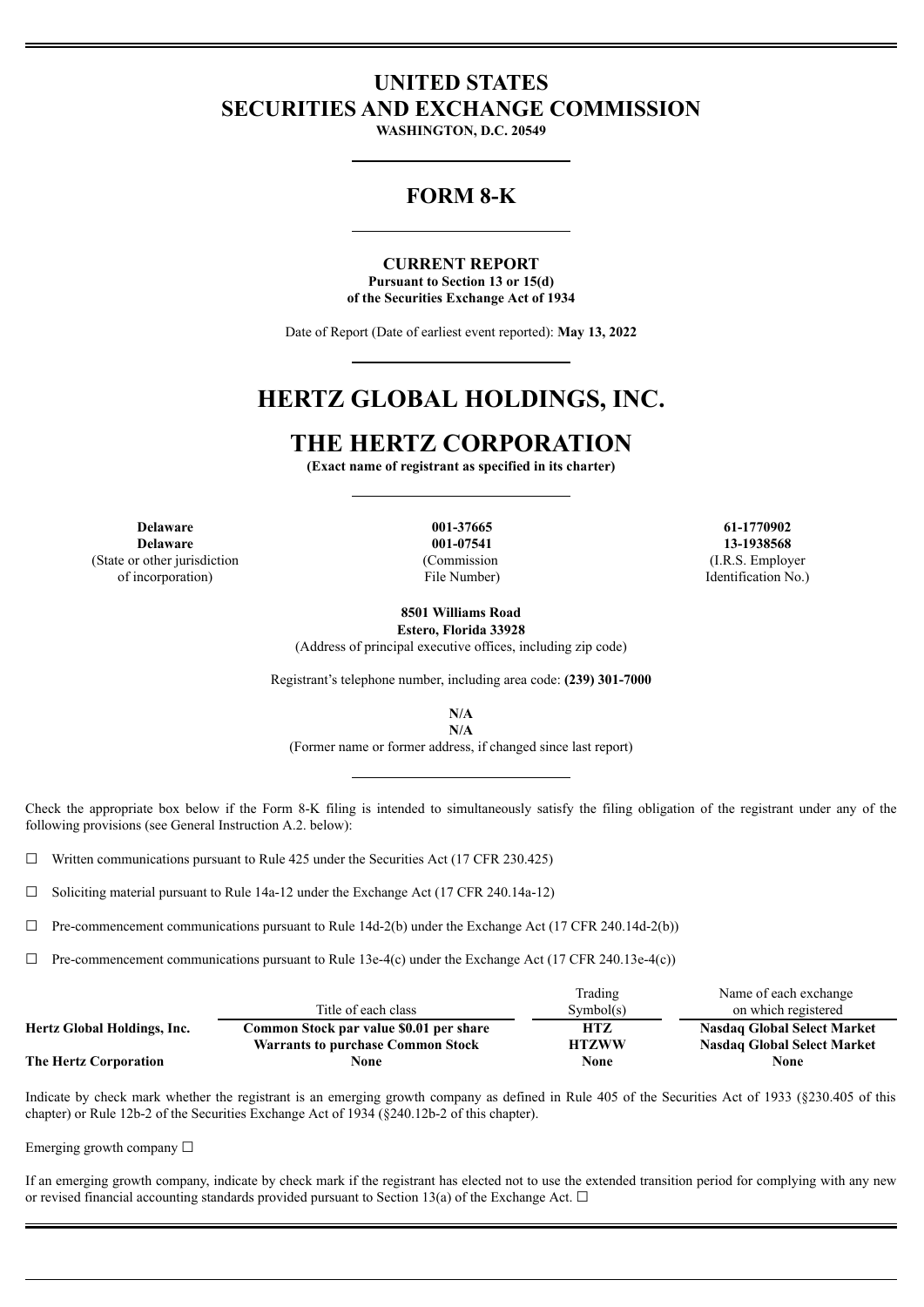#### **Item 8.01 Other Events.**

#### *HVF III U.S. Vehicle Variable Funding Notes*

On May 13, 2022, Hertz Vehicle Financing III LLC ("HVF III"), a wholly-owned, special-purpose and bankruptcy remote subsidiary of The Hertz Corporation ("THC"), effected an increase to the commitments for its Series 2021-A Variable Funding Rental Car Asset Backed Notes, Class A (the "Series 2021-A Notes"). The Series 2021-A Notes were issued under the Series 2021-A Supplement, dated as of June 29, 2021, among HVF III, as issuer, THC, as administrator, Deutsche Bank AG, New York Branch, as program agent and The Bank of New York Mellon Trust Company, N.A. ("BNYM"), as trustee, to the Base Indenture, dated as of June 29, 2021, between HVF III and BNYM, as trustee. As a result, the principal amount of Series 2021-A Notes that may be outstanding increased from up to \$3.00 billion to up to \$3.38 billion. No changes to the terms of the Series 2021-A Notes or the Series 2021-A Supplement, which was previously filed as Exhibit 10.4 to the Current Report on Form 8-K filed on July 7, 2021, were made as a result of the increased commitments.

#### *First Lien Credit Agreement*

Also on May 13, 2022, THC entered into Amendment No. 4 to its Credit Agreement (the "Amendment"), which amends that certain Credit Agreement, dated June 30, 2021, by and among THC and the subsidiary borrowers party thereto as borrowers, the several lenders and issuing lenders from time to time parties thereto, and Barclays Bank PLC, as administrative agent and collateral agent (as amended by Amendment No. 1 to Credit Agreement, dated as of August 3, 2021, Amendment No. 2 to Credit Agreement, dated as of November 23, 2021 and Amendment No. 3 to Credit Agreement, dated as of March 31, 2022, and as it may have been further amended, restated, amended and restated, restructured, supplemented, waived and/or otherwise modified from time to time prior to the date hereof, the "First Lien Credit Facility" and, as amended by the Amendment, the "Amended First Lien Credit Facility"). The First Lien Credit Facility provided for, among other things, a senior secured revolving credit facility (the "First Lien RCF") in an aggregate committed amount of \$1.475 billion. The Amendment (i) increases the commitments under the First Lien RCF to an aggregate of \$1.655 billion and (ii) increases the sublimit for letters of credit that may be issued under the First Lien RCF from \$1.375 billion to \$1.555 billion. At closing of the Amendment, there were no borrowings under the First Lien RCF.

Certain of the lenders that are party to the Amended First Lien Credit Facility and their affiliates have provided and may, from time to time, continue to provide investment banking, financial advisory, and other services to THC and its affiliates, for which they have received, and may in the future receive, customary compensation and reimbursement of expenses.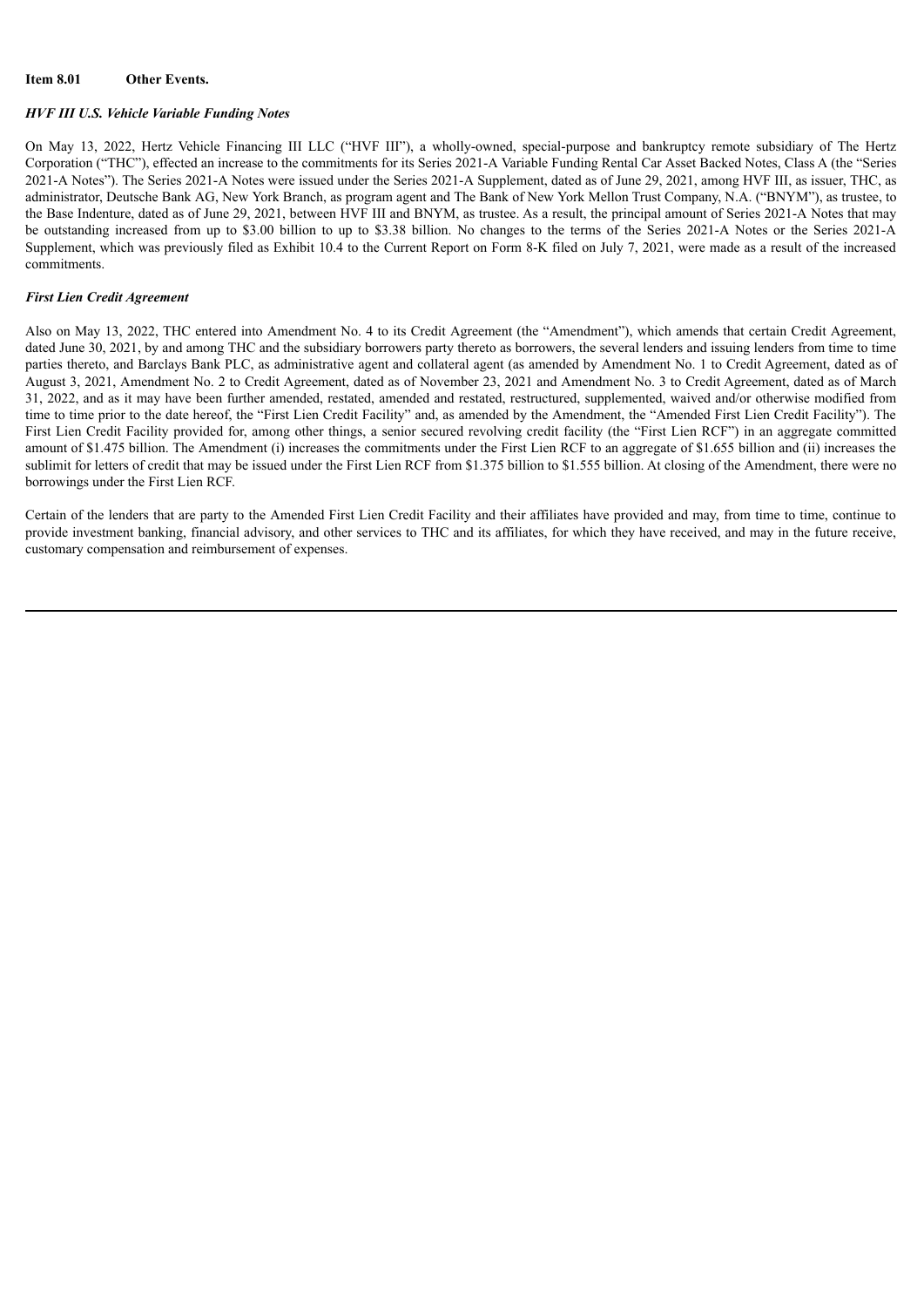## **Item 9.01 Financial Statements and Exhibits.**

(d) Exhibits

| <b>Exhibit Number</b> | Title                                                                                                                                                                                                                                                                                                                         |
|-----------------------|-------------------------------------------------------------------------------------------------------------------------------------------------------------------------------------------------------------------------------------------------------------------------------------------------------------------------------|
| <u>10.1</u>           | Amendment No. 4 dated May 13, 2022 to Credit Agreement dated June 30, 2021, by and among The Hertz Corporation and<br>the subsidiary borrowers party thereto as borrowers, the several lenders and issuing lenders from time to time parties thereto,<br>and Barclays Bank PLC, as administrative agent and collateral agent. |
| 104                   | Cover Page Interactive Data File (embedded within the Inline XBRL document).                                                                                                                                                                                                                                                  |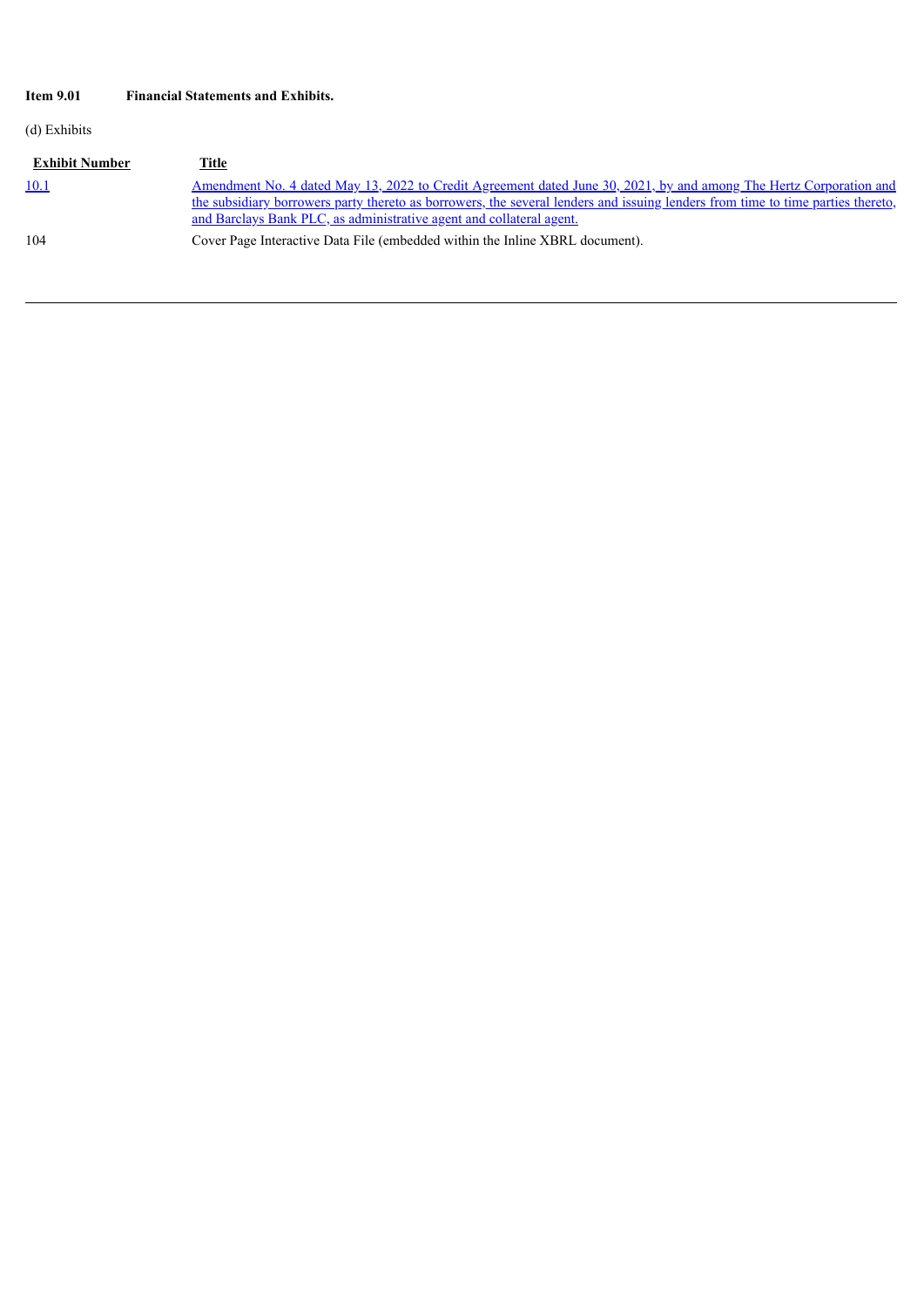## **SIGNATURE**

Pursuant to the requirements of the Securities Exchange Act of 1934, the registrant has duly caused this Current Report on Form 8-K to be signed on its behalf by the undersigned hereunto duly authorized.

Dated: May 13, 2022

## **HERTZ GLOBAL HOLDINGS, INC THE HERTZ CORPORATION** (each, a Registrant)

By: /s/ M. David Galainena

Name: M. David Galainena Title: Executive Vice President, General Counsel and Secretary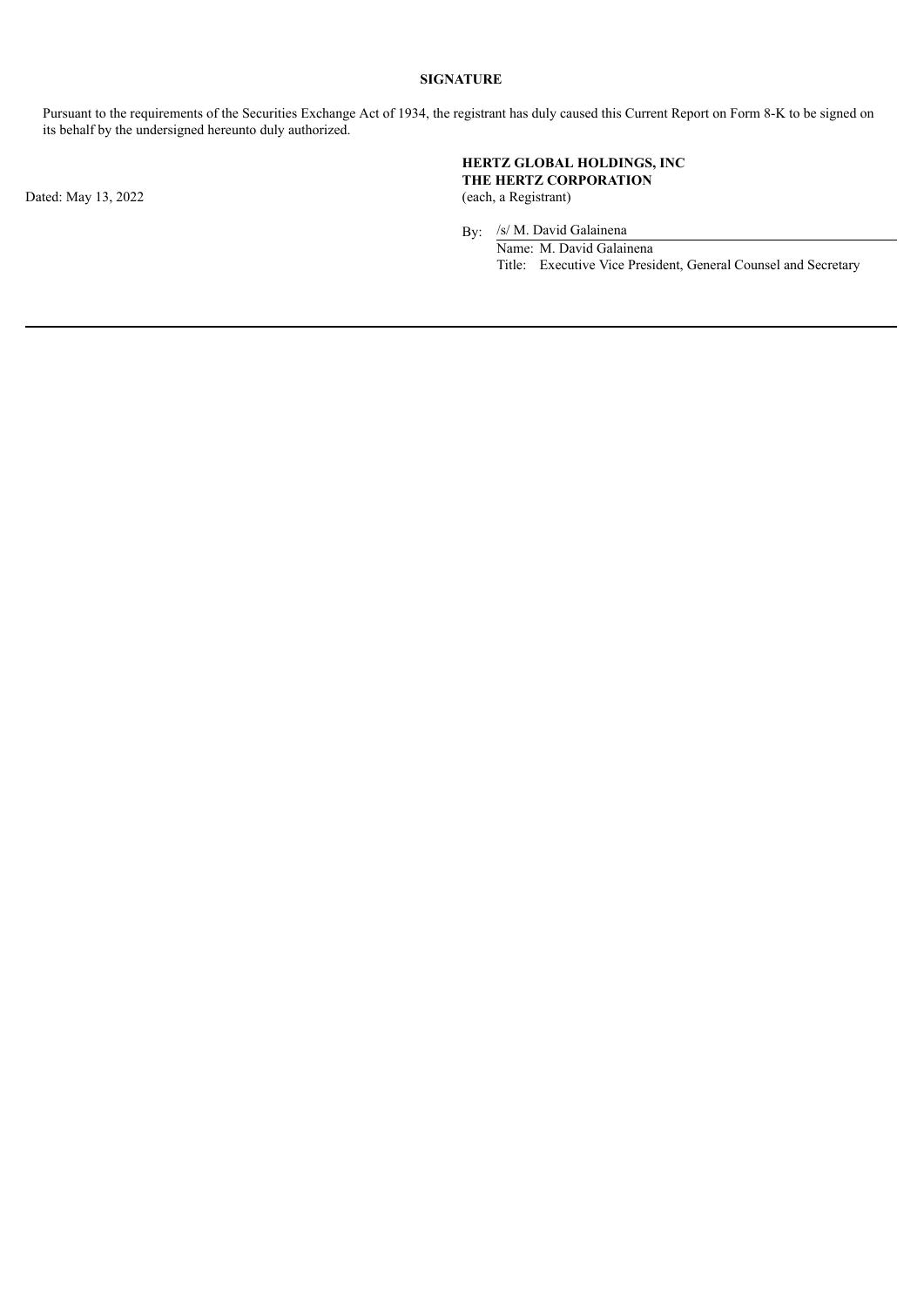#### **AMENDMENT NO. 4 TO CREDIT AGREEMENT**

<span id="page-4-0"></span>This Amendment No. 4 to Credit Agreement, dated as of May 13, 2022 (this "Amendment"), is among Rental Car Intermediate Holdings, LLC, a Delaware corporation ("Holdings"), The Hertz Corporation, a Delaware corporation (the "Parent Borrower"), the Subsidiary Borrowers (as defined in the Credit Agreement referenced below) party thereto (together with the Parent Borrower, the "Borrowers"), the May 2022 Increasing Revolving Lenders (as defined below) and Barclays Bank PLC, as Administrative Agent.

#### WITNESSETH:

WHEREAS, Holdings, the Borrowers and the Administrative Agent are party, *inter alios*, to that certain Credit Agreement, dated as of June 30, 2021 (as amended by that certain Amendment No. 1 to Credit Agreement, dated as of August 3, 2021, by that certain Amendment No. 2 to Credit Agreement, dated as of November 23, 2021, and by that certain Amendment No. 3 to Credit Agreement, dated as of March 31, 2022, and as otherwise amended, restated, amended and restated or otherwise modified or supplemented from time to time, including on the Fourth Amendment Effective Date (as defined below), the "Credit Agreement"; capitalized terms used but not defined herein having the meanings set forth therein);

WHEREAS, pursuant to Section 2.9(a) of the Credit Agreement, the Parent Borrower has requested that each institution identified on the signature pages hereto as a May 2022 Increasing Revolving Lender (collectively, the "May 2022 Increasing Revolving Lenders") make available to the Borrowers Supplemental Revolving Commitments in an aggregate principal amount equal to \$180,000,000 million (the "May 2022 Increased Revolving Commitments") and each such May 2022 Increasing Revolving Lender has agreed to provide a portion of the May 2022 Increased Revolving Commitments in an amount equal to the aggregate principal amount set forth next to such May 2022 Increasing Revolving Lender's name on Schedule I hereto on the applicable terms and conditions set forth herein;

WHEREAS, (x) pursuant to the definition of "Revolving Issuing Lender" set forth in the Credit Agreement, with the consent of the Administrative Agent, the Parent Borrower has requested that each May 2022 Increasing Revolving Lender become, and each May 2022 Increasing Revolving Lender has agreed to become, an Issuing Revolving Lender for the purpose of issuing Revolving Letters of Credit and (y) pursuant to the definition of "Revolving L/C Commitment Amount" set forth in the Credit Agreement, each May 2022 Increasing Revolving Lender has agreed that an amount equal to such May 2022 Increasing Revolving Lender's May 2022 Increased Revolving Commitments shall constitute such May 2022 Increasing Revolving Lender's Revolving L/C Commitment Amount on the applicable terms and conditions set forth herein;

NOW, THEREFORE, in consideration of the premises and agreements, provisions and covenants herein contained, the parties hereto agree as follows:

## **SECTION 1. SUPPLEMENTAL REVOLVING COMMITMENTS**

1.1 Subject to the terms and conditions set forth herein, (i) each May 2022 Increasing Revolving Lender hereby agrees on a several and not joint basis to make the May 2022 Increased Revolving Commitments available to the Borrowers in the aggregate principal amount set forth on Schedule I hereto opposite such May 2022 Increasing Revolving Lender's name and (ii) all of such May 2022 Increasing Revolving Lender's May 2022 Increased Revolving Commitments shall constitute such May 2022 Increasing Revolving Lender's Revolving L/C Commitment Amount.

1.2 Pursuant to Section 2.9 of the Credit Agreement, the May 2022 Increased Revolving Commitments documented hereby shall constitute Supplemental Revolving Commitments under the Credit Agreement.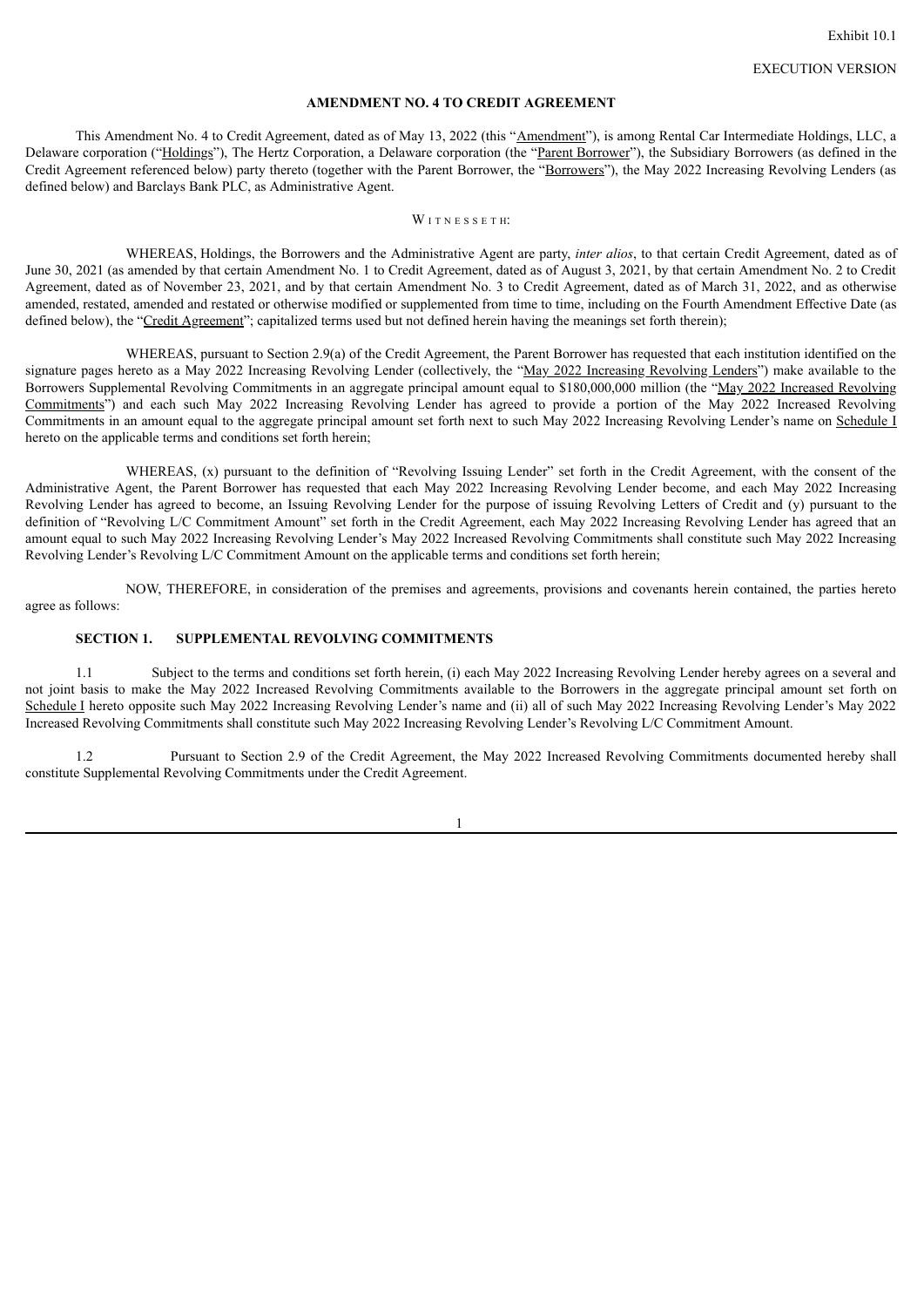1.3 The May 2022 Increased Revolving Commitments shall be (i) made pursuant to (and constitute part of) the existing Revolving Commitments as in effect immediately prior to the Fourth Amendment Effective Date and (ii) subject to the terms and conditions applicable to the existing Revolving Commitments after giving effect to the Fourth Amendment Effective Date.

1.4 The Borrowers, Holdings, the Administrative Agent and the May 2022 Increasing Revolving Lenders acknowledge and agree that on the Fourth Amendment Effective Date (as defined below), (i) the May 2022 Increased Revolving Commitments shall be added to (and constitute part of) the existing Initial Revolving Commitments, (ii) the May 2022 Increased Revolving Commitments shall constitute "Initial Revolving Commitments" for all purposes under, and subject to the provisions of, the Loan Documents and (iii) the amount of each May 2022 Increased Revolving Lender's May 2022 Increased Revolving Commitments shall constitute such May 2022 Increased Revolving Lender's "Revolving L/C Commitment Amount" for all purposes under, and subject to the provisions of, the Loan Documents.

1.5 The parties hereto hereby acknowledge and agree that if on the Fourth Amendment Effective Date there are any Revolving Loans outstanding under the Credit Agreement, (i) such Revolving Loans shall be reallocated in accordance with Section 2.9(c) of the Credit Agreement and (ii) on and after the Fourth Amendment Effective Date, the ratable share of each Revolving Issuing Lender's participation in Revolving Letters of Credit shall be calculated after giving effect to the amendments to the Credit Agreement described in this Amendment.

## **SECTION 2. AMENDMENTS TO THE CREDIT AGREEMENT**

2.1 **Amendment to the Credit Agreement**. Subject to the satisfaction (or waiver) of the conditions set forth in Section 3 below, effective as of the Fourth Amendment Effective Date:

(a) Clause (i) of the last sentence of Section 3.1(b) of the Credit Agreement is hereby amended and restated in its entirety to read as follows:

"(i) Barclays, MS, DBNY and Goldman Sachs Bank USA shall only be required to issue Standby Letters of Credit hereunder and"

### **SECTION 3. CONDITIONS PRECEDENT**

This Amendment shall be effective (the "Fourth Amendment Effective Date") on the date that the following conditions precedent having been satisfied or duly waived:

3.1 **Executed Agreement**. The Administrative Agent shall have received this Amendment, duly executed by each Borrower, the Administrative Agent, each May 2022 Increasing Revolving Lender, the Lenders constituting all of the Revolving Lenders and the Lenders constituting all of the Revolving Issuing Lenders.

3.2 **Representations and Warranties***.* Each of the representations and warranties contained in Section 3 below shall be true and correct.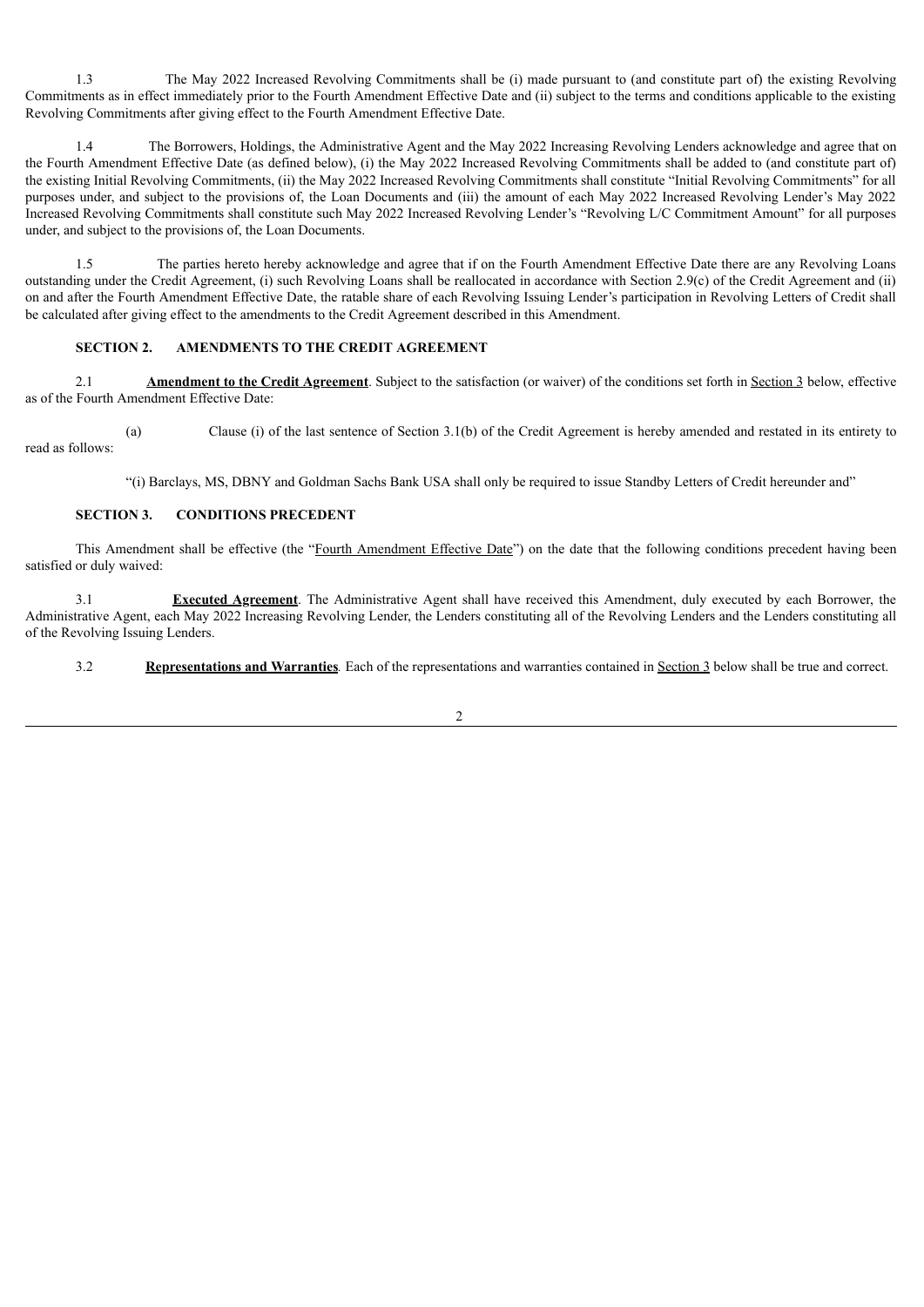3.3 **Certificates**. The Administrative Agent shall have received the following, each in form and substance reasonably satisfactory to the Administrative Agent and its legal counsel:

(a) a certificate of each Loan Party, dated the Fourth Amendment Effective Date and executed by its secretary or assistant secretary, which shall (i) certify the resolutions of its Board of Directors, members or other body authorizing the execution, delivery and performance of this Amendment and the incurrence of the May 2022 Increased Revolving Commitments, (ii) identify by name and title and bear the signatures of the Responsible Officers and any other officers of such Loan Party authorized to sign this Amendment and (iii) certify that (A) attached thereto is the certificate or articles of incorporation or organization of each Loan Party certified by the relevant authority of the jurisdiction of organization of such Loan Party and a true and correct copy of its by-laws or operating, management or partnership agreement or (B) the equivalent documents provided to the Administrative Agent on the Closing Date remain in full force and effect and have not been amended or otherwise modified since such date;

(b) a long form good standing certificate for each Loan Party from its jurisdiction of organization; and

(c) a certificate of the chief financial officer or, if none, the treasurer, controller, vice president (finance) or other responsible financial officer of the Parent Borrower certifying the solvency of the Parent Borrower and its Subsidiaries on a consolidated basis in customary form (as per the applicable jurisdiction of the Parent Borrower) after giving effect to this Amendment and the incurrence of the May 2022 Increased Revolving Commitments.

3.4 **Legal Opinions**. The Administrative Agent shall have received the following executed legal opinions in form and substance reasonably satisfactory to the Administrative Agent:

(a) the executed legal opinion of White & Case LLP, special New York counsel to each of Holdings, the Parent Borrower and the other Loan Parties; and

(b) the executed legal opinion of Frederic Dorwart, Lawyers PLLC, special Oklahoma counsel to certain Loan Parties.

3.5 **Fees and Expenses**. The Parent Borrower shall have paid (i) the reasonable and documented fees and expenses of Weil, Gotshal & Manges LLP, as counsel to the Administrative Agent and the Lenders, to the extent invoiced prior to the Fourth Amendment Effective Date and (ii) the costs and expenses required to be paid by Section 5.2 below

Patriot Act; KYC. No later than three Business Days prior to the Fourth Amendment Effective Date, each May 2022 Increasing Revolving Lender, to the extent reasonably requested by such May 2022 Increasing Revolving Lender, shall have received (i) all documentation and other information about the Borrowers and the Guarantors that such May 2022 Increasing Revolving Lender has reasonably determined is required by regulatory authorities under "know your customer" and anti-money laundering rules and regulations, including the Patriot Act and (ii) to the extent a Borrower qualifies as a "legal entity customer" under the Beneficial Ownership Regulation, a Beneficial Ownership Certification in relation to such Borrower, in each case, that any such May 2022 Increasing Revolving Lender has reasonably requested in writing at least 10 Business Days prior to the Fourth Amendment Effective Date.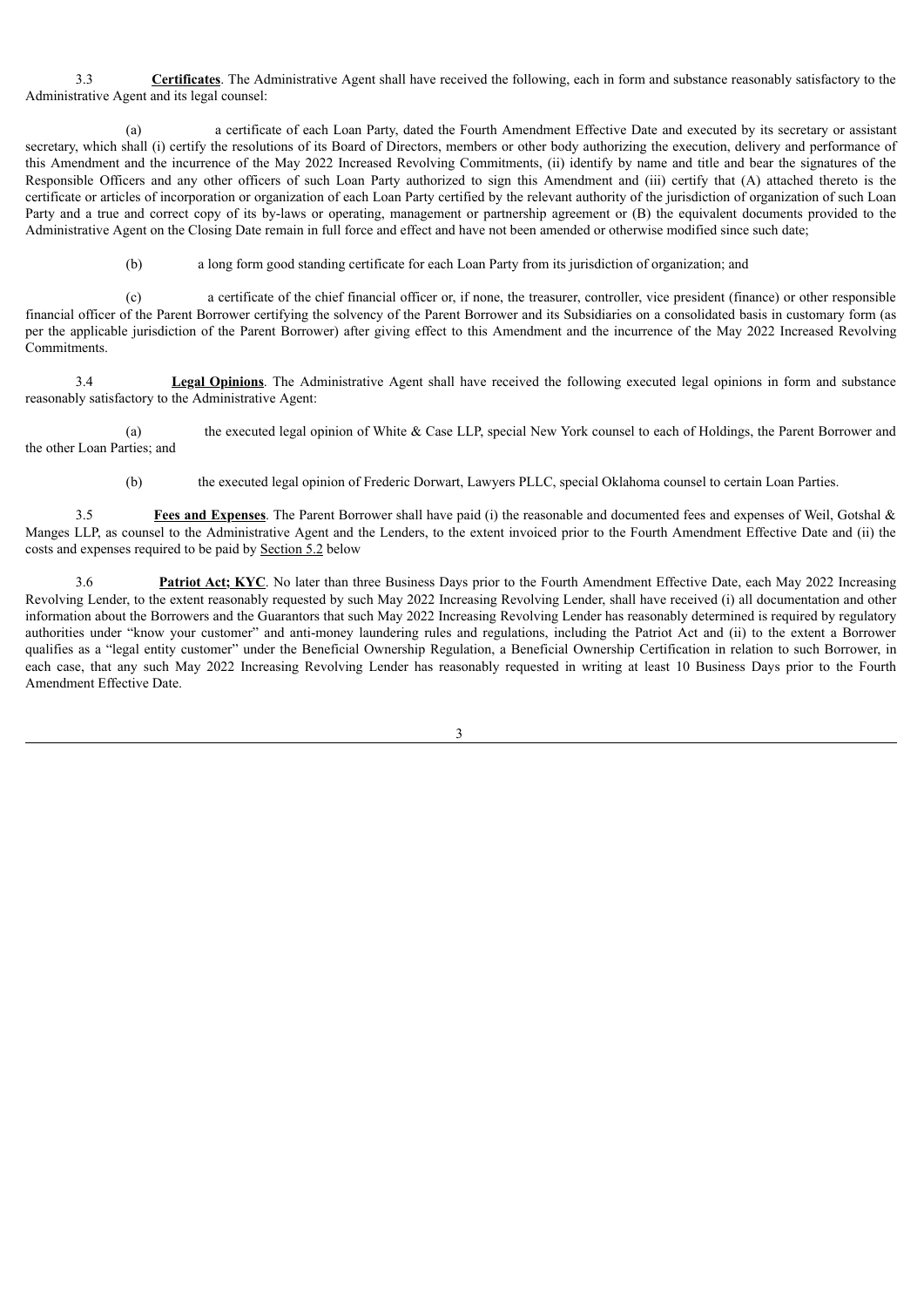### **SECTION 4. REPRESENTATIONS AND WARRANTIES**

The Parent Borrower, on behalf of itself and each Loan Party, hereby represents and warrants to the Administrative Agent, Issuing Lenders and the Lenders as follows:

4.1 **Incorporation of Representations and Warranties from Loan Documents**. Each of the representations and warranties made by any Loan Party pursuant to the Credit Agreement or any other Loan Document (or in any amendment, modification or supplement thereto) to which it is a party, and each of the representations and warranties contained in any certificate furnished at any time by or on behalf of any Loan Party pursuant to the Credit Agreement or any other Loan Document, shall be true and correct in all material respects on the Fourth Amendment Effective Date (except to the extent any such representation or warranty is stated to relate solely to an earlier date, it shall be true and correct in all material respects as of such earlier date).

4.2 **Absence of Default**. At the time of and immediately after giving effect to this Amendment and the availability of the May 2022 Increased Revolving Commitments, no Default or Event of Default shall have occurred and be continuing.

## **SECTION 5. MISCELLANEOUS**

#### 5.1 **Reference to and Effect on the Loan Documents**.

(a) As of the Fourth Amendment Effective Date, each reference in the Credit Agreement to "*this Agreement*," "*hereunder*," "*hereof*," "*herein*," or words of like import, and each reference in the other Loan Documents to the Credit Agreement (including, without limitation, by means of words like "*thereunder*", "*thereof*", "*therein*" and words of like import), shall mean and be a reference to the Credit Agreement as amended by this Amendment.

(b) Except as expressly amended or waived, as applicable, hereby, all of the terms and provisions of the Credit Agreement and all other Loan Documents are and shall remain in full force and effect and are hereby ratified and confirmed.

(c) The execution, delivery and effectiveness of this Amendment shall not, except as expressly provided herein, operate as a waiver of any right, power or remedy of the Administrative Agent, any Lender or any Issuing Lender under the Credit Agreement or any Loan Document, or constitute a waiver or amendment of any other provision of the Credit Agreement or any Loan Document (as amended hereby) except as and to the extent expressly set forth herein.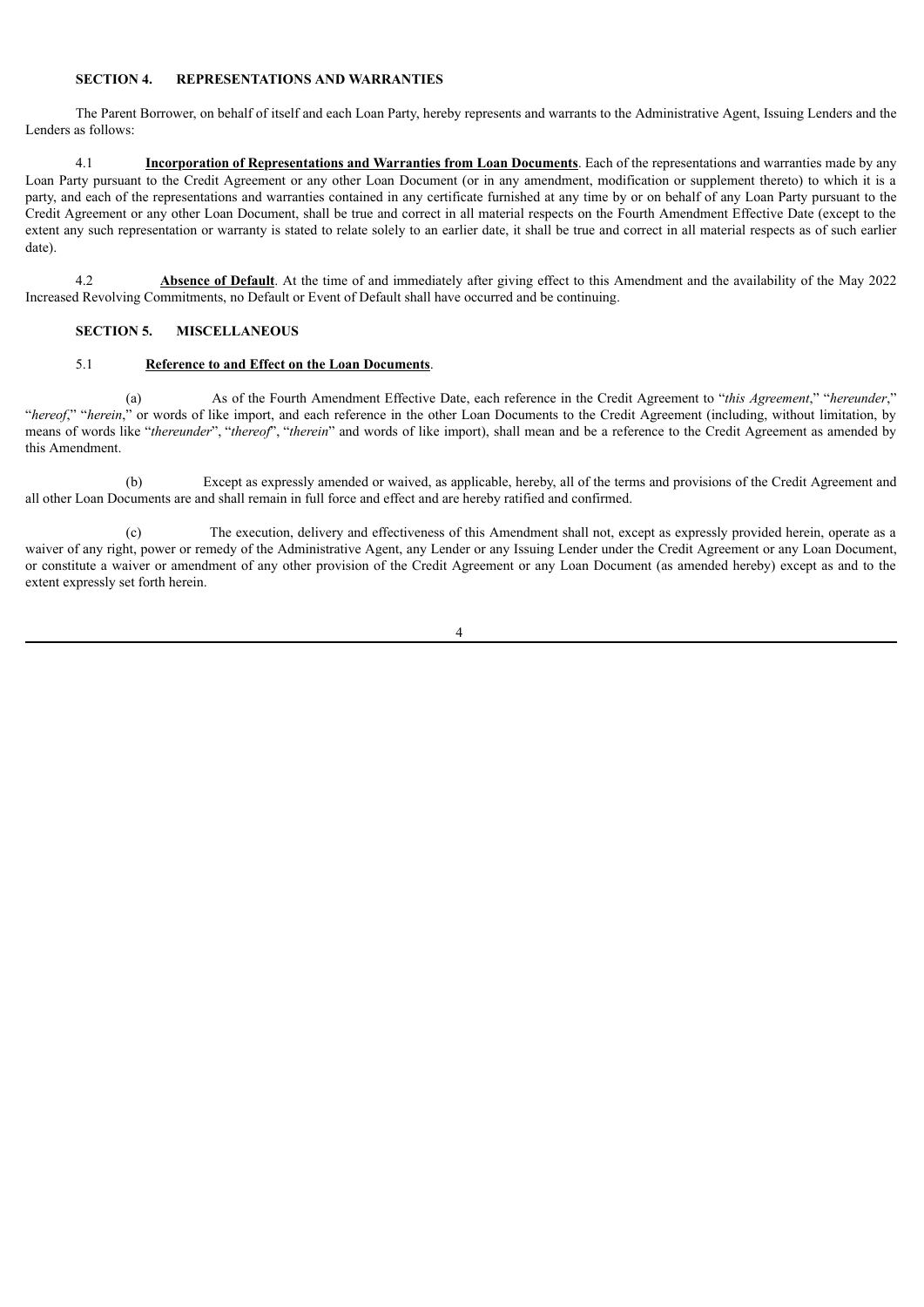5.2 **Costs and Expenses**. The Borrowers agree to reimburse the Administrative Agent for its costs and expenses in connection with this Amendment (and the other Loan Documents delivered in connection herewith) as provided in Section 11.5 of the Credit Agreement.

5.3 **Counterparts**. This Amendment may be executed in any number of counterparts, each of which shall be deemed an original and all of which, when taken together, shall constitute one agreement. Delivery of an executed counterpart of a signature page of this Amendment by facsimile transmission or electronic transmission (e.g., "pdf" or "tif") shall be effective as delivery of a manually executed counterpart of this Amendment. The words "execution", "execute", "signed", "signature", and words of like import in or related to this Amendment or any document to be signed in connection with this Amendment shall be deemed to include electronic signatures, the electronic matching of assignment terms and contract formations on electronic platforms approved by us, or the keeping of records in electronic form, each of which shall be of the same legal effect, validity or enforceability as a manually executed signature or the use of a paper-based recordkeeping system, as the case may be, to the extent and as provided for in any applicable law, including the Federal Electronic Signatures in Global and National Commerce Act, the New York State Electronic Signatures and Records Act, or any other similar state laws based on the Uniform Electronic Transactions Act.

5.4 **Governing Law**. THIS AMENDMENT AND THE RIGHTS AND OBLIGATIONS OF THE PARTIES UNDER THIS AMENDMENT SHALL BE GOVERNED BY, AND CONSTRUED AND INTERPRETED IN ACCORDANCE WITH, THE LAW OF THE STATE OF NEW YORK WITHOUT GIVING EFFECT TO ITS PRINCIPLES OR RULES OF CONFLICT OF LAWS TO THE EXTENT SUCH PRINCIPLES OR RULES ARE NOT MANDATORILY APPLICABLE BY STATUTE AND WOULD REQUIRE OR PERMIT THE APPLICATION OF THE LAWS OF ANOTHER JURSIDICTION.

5.5 **Loan Document and Integration**. This Amendment shall constitute a Loan Document, and together with the other Loan Documents represents the entire agreement of each of the Loan Parties party hereto and the Administrative Agent with respect to the subject matter hereof, and there are no promises, undertakings, representations or warranties by any of the Loan Parties party hereto or the Administrative Agent relative to the subject matter hereof not expressly set forth or referred to herein or in the other Loan Documents.

5.6 **Reaffirmation**. Each Borrower and each other Loan Party hereby (a) reaffirms its obligations under the Credit Agreement and each other Loan Document to which it is a party, in each case as amended by this Amendment, (b) reaffirms all Liens on the Collateral which have been granted by it in favor of the Administrative Agent (for the benefit of the Secured Parties) pursuant to the Loan Documents and (c) acknowledges and agrees that the grants of security interests by and the guarantees of the Loan Parties contained in the Loan Documents are, and shall remain, in full force and effect immediately after giving effect to this Amendment and shall apply equally to the May 2022 Increased Commitments.

5.7 **Headings**. Section headings contained in this Amendment are included herein for convenience of reference only and shall not constitute a part of this Amendment for any other purposes.

5.8 **No Novation.** Each of the parties hereto acknowledges and agrees that the terms of this Amendment do not constitute a novation but, rather, an amendment of the terms of a pre-existing Indebtedness and related agreement, as evidenced by the Credit Agreement.

5.9 **Waiver of Jury Trial**. EACH PARTY HERETO HEREBY IRREVOCABLY AND UNCONDITIONALLY WAIVES TRIAL BY JURY IN ANY LEGAL ACTION OR PROCEEDING RELATING TO THIS AMENDMENT OR ANY OTHER LOAN DOCUMENT AND FOR ANY COUNTERCLAIM THEREIN.

[Signature Pages Follow]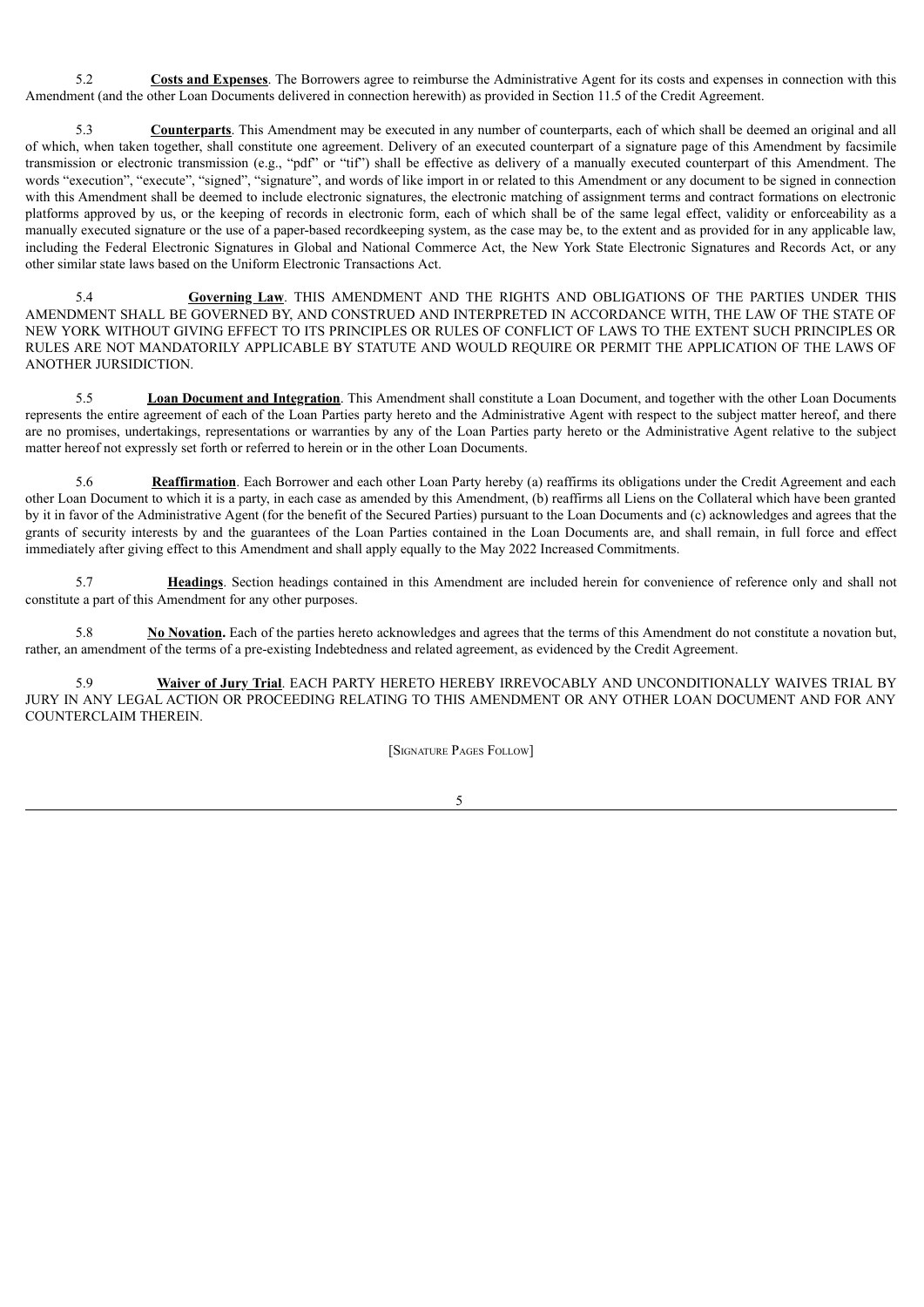**IN WITNESS WHEREOF**, the parties hereto have caused this Amendment to be executed by their respective officers and members thereunto duly authorized, as of the date indicated above.

## **RENTAL CAR INTERMEDIATE HOLDINGS, LLC,** as Holdings

By: /s/ Mark E. Johnson

Name: Mark E. Johnson

Title: Vice President and Interim Treasurer

#### **THE HERTZ CORPORATION,** as Parent Borrower

By: /s/ M. David Galainena

Name: M David Galainena Title: Vice President, General Counsel and Secretary

**DOLLAR RENT A CAR, INC. DOLLAR THRIFTY AUTOMOTIVE GROUP, INC. DTG OPERATIONS, INC. FIREFLY RENT A CAR LLC HERTZ CAR SALES LLC HERTZ GLOBAL SERVICES CORPORATION HERTZ LOCAL EDITION CORP. HERTZ LOCAL EDITION TRANSPORTING, INC. HERTZ SYSTEM, INC. HERTZ TECHNOLOGIES, INC. HERTZ TRANSPORTING, INC. SMARTZ VEHICLE RENTAL CORPORATION RENTAL CAR GROUP COMPANY, LLC THRIFTY CAR SALES, INC. TRAC ASIA PACIFIC, INC.,** as Guarantors

By: /s/ Mark E. Johnson Name: Mark E. Johnson Title: Vice President and Interim Treasurer

[Signature Page to Hertz Amendment No. 3]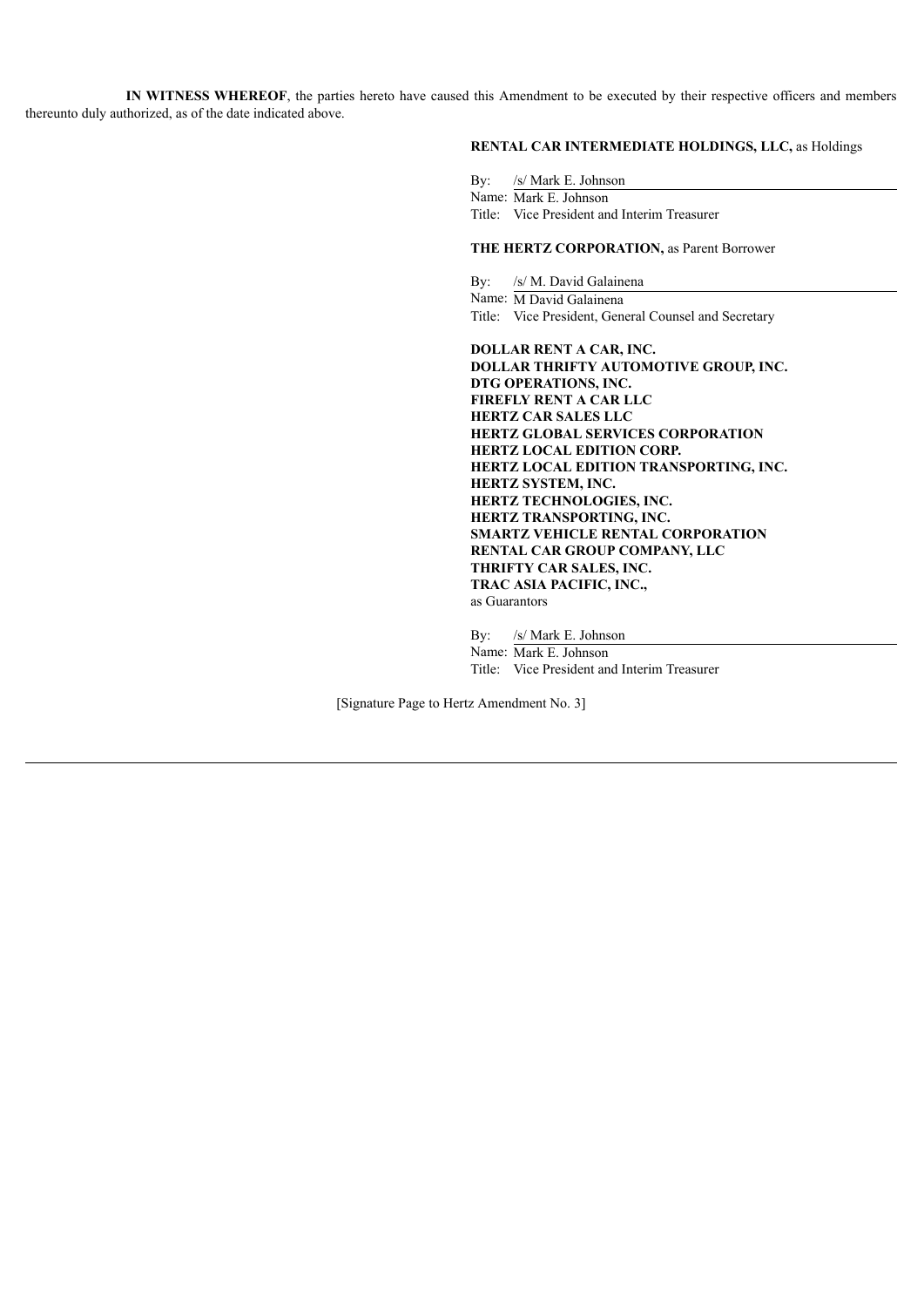## **THRIFTY, LLC**,

as a Guarantor

By: **Dollar Thrifty Automotive Group, Inc.**, its sole Member/Manager

By: /s/ Mark E. Johnson Name: Mark E. Johnson Title: Vice President and Interim Treasurer

**DTG SUPPLY, LLC**,

as a Guarantor

By: **DTF Operations, Inc.**, its sole Member/Manager

By: /s/ Mark E. Johnson Name: Mark E. Johnson<br>Title: Vice President an Vice President and Interim Treasurer

**THRIFTY RENT-A-CAR, LLC**, as a Guarantor

By: **Thrifty LLC**, its Member/Manager By: **Dollar Thrifty Automotive Group, Inc.**, its Member/Manager

By: /s/ Mark E. Johnson Name: Mark E. Johnson Title: Vice President and Interim Treasurer

[Signature Page to Hertz Amendment No. 3]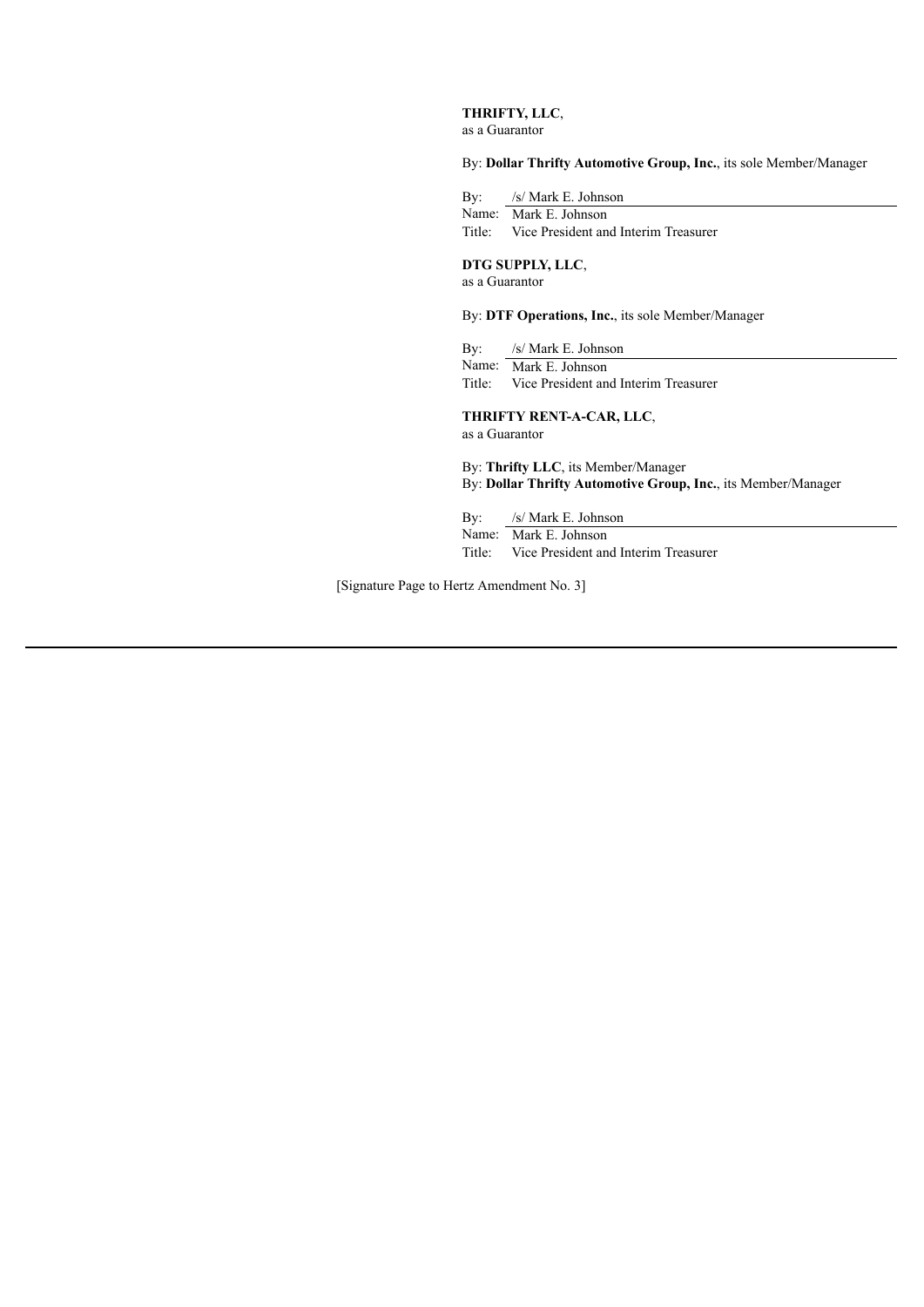# **BARCLAYS BANK PLC,** as Administrative Agent

By: /s/ Charlene Saldanha Name: Charlene Sladanha Title: Vice President

[Signature Page to Hertz Amendment No. 4]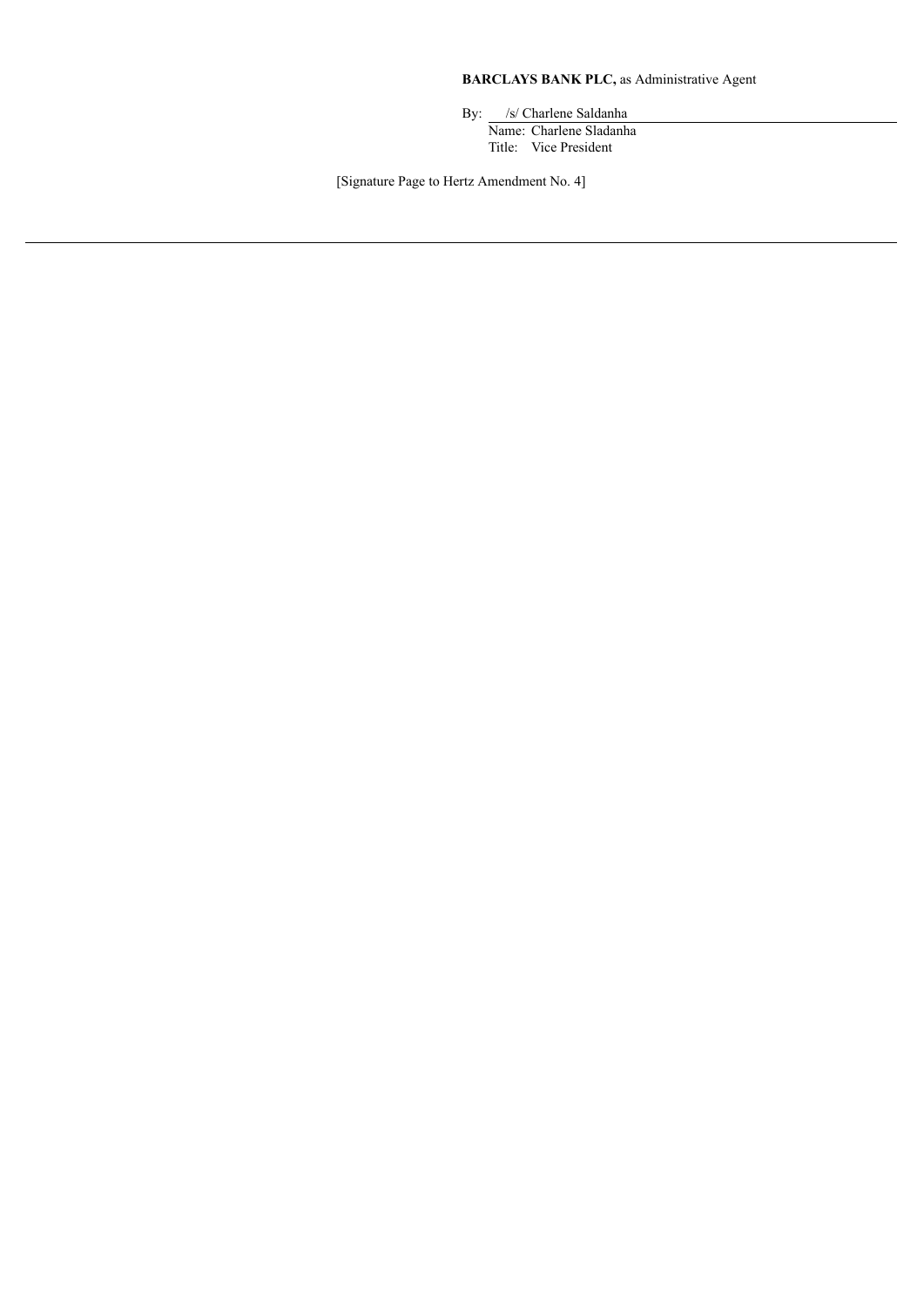**GOLDMAN SACHS BANK USA,** as a May 2022 Increasing Revolving Lender

By: /s/ Jonathon Dworkin

Name: Jonathon Dworkin Title: Authorized Signatory

[Signature Page to Hertz Amendment No. 4]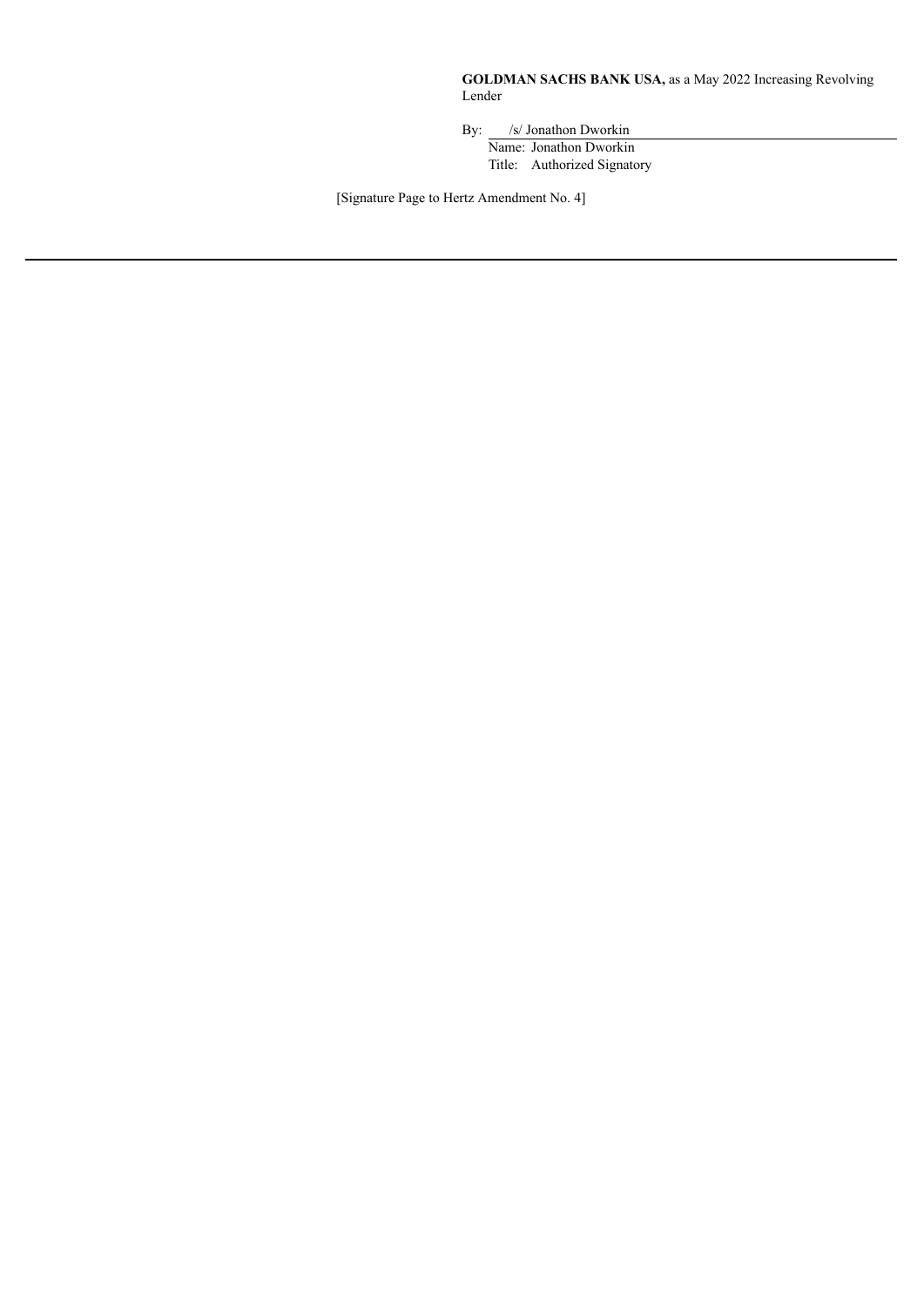## **CANADIAN IMPERIAL BANK OF COMMERCE, NEW YORK**

**BRANCH**, as a May 2022 Increasing Revolving Lender

By: /s/ Farhad Merali

Name: Farhad Merali Title: Managing Director

[Signature Page to Hertz Amendment No. 4]